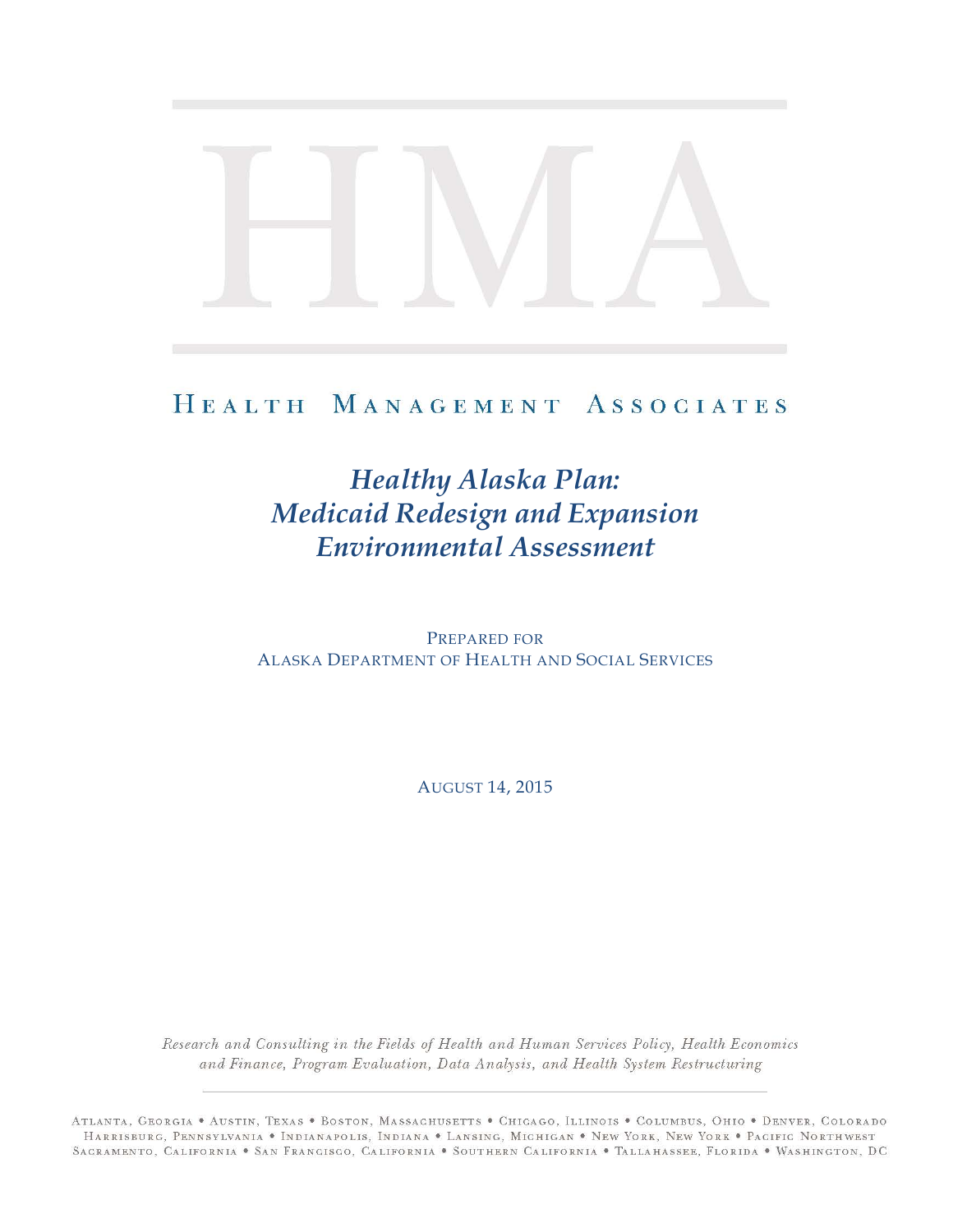# **Introduction**

The Patient Protection and Affordable Care Act (ACA) of 2010 implemented an array of health insurance reforms aimed at providing more Americans with accessible, affordable and highquality health care. Integral to the ACA are provisions empowering state efforts to reform finance and delivery systems, with the goal of transforming and expanding the reach of the country's largest publicly financed health insurance program, Medicaid. $1$ 

Alaska has embarked on a series of health reform initiatives to enhance access to care, improve population health and moderate cost growth.<sup>[2](#page-15-1)</sup> Statewide reform initiatives currently underway or under development are designed to: improve care management through the use of a patient-centered medical homes (PCMHs); reduce unnecessary utilization though an emergency department (ED) diversion pilot for high-cost patients or "super-utilizers;" enhance access for the State's sizable American Indian/Alaska Native (AI/AN) population; develop initiatives to better manage the growing costs of medically necessary transportation, prescription drugs and durable medical equipment (DME); and, seek an 1115 waiver to implement innovative care management initiatives for AI/AN populations (see Appendix D for more detail). Statewide efforts are complimented by various ongoing regional efforts, such as the Southcentral Foundation's Nuka System of Care that utilizes a coordinated approach to wellness for participants.<sup>[3](#page-15-2)</sup>

Yet Alaska's Medicaid program, and the health care system more generally, still have opportunities to further achieve the State's goals. To that end, Governor Walker announced plans to accept additional federal funding to reform and expand Alaska's Medicaid program, beginning September 1, 2015. Such an expansion is expected to extend health care coverage to more than 20,000 Alaskans and generate approximately \$146 million in revenue in its first year. [4](#page-15-3)

To better understand the various reform and expansion options available, the Alaska Department of Health and Social Services (DHSS), in partnership with the Alaska Mental Health Trust Authority (AMHTA), engaged Agnew::Beck Consulting and its subcontractors, Health Management Associates (HMA) and Milliman Associates (collectively referred to as "the Contractor") to engage stakeholders and DHSS/AMHTA leadership to develop strategies and make recommendations for Medicaid redesign and expansion for Alaska. As part of this effort, the Contractor was tasked with developing a Healthy Alaska Medicaid Redesign and Expansion Environmental Assessment, which outlines a spectrum of potential and feasible health reform and Medicaid expansion options available to Alaska.

This Environmental Assessment draws on numerous sources, including DHSS's *The Healthy Alaska Plan: A Catalyst for Reform,* and analyses of estimated enrollment and cost impacts of Medicaid expansion, including: *Projected Population, Enrollment, Service Costs and Demographics of Medicaid Expansion Beginning in FY2016* (Evergreen Economics, February 2015)*; An Analysis of the Impact of Medicaid Expansion in Alaska* (the Lewin Group, 2013); and *Medicaid in Alaska Under the ACA* (the Urban Institute, February 2013)*.* Findings and recommendations from the Alaska Health Care Commission, the Alaska Medicaid Reform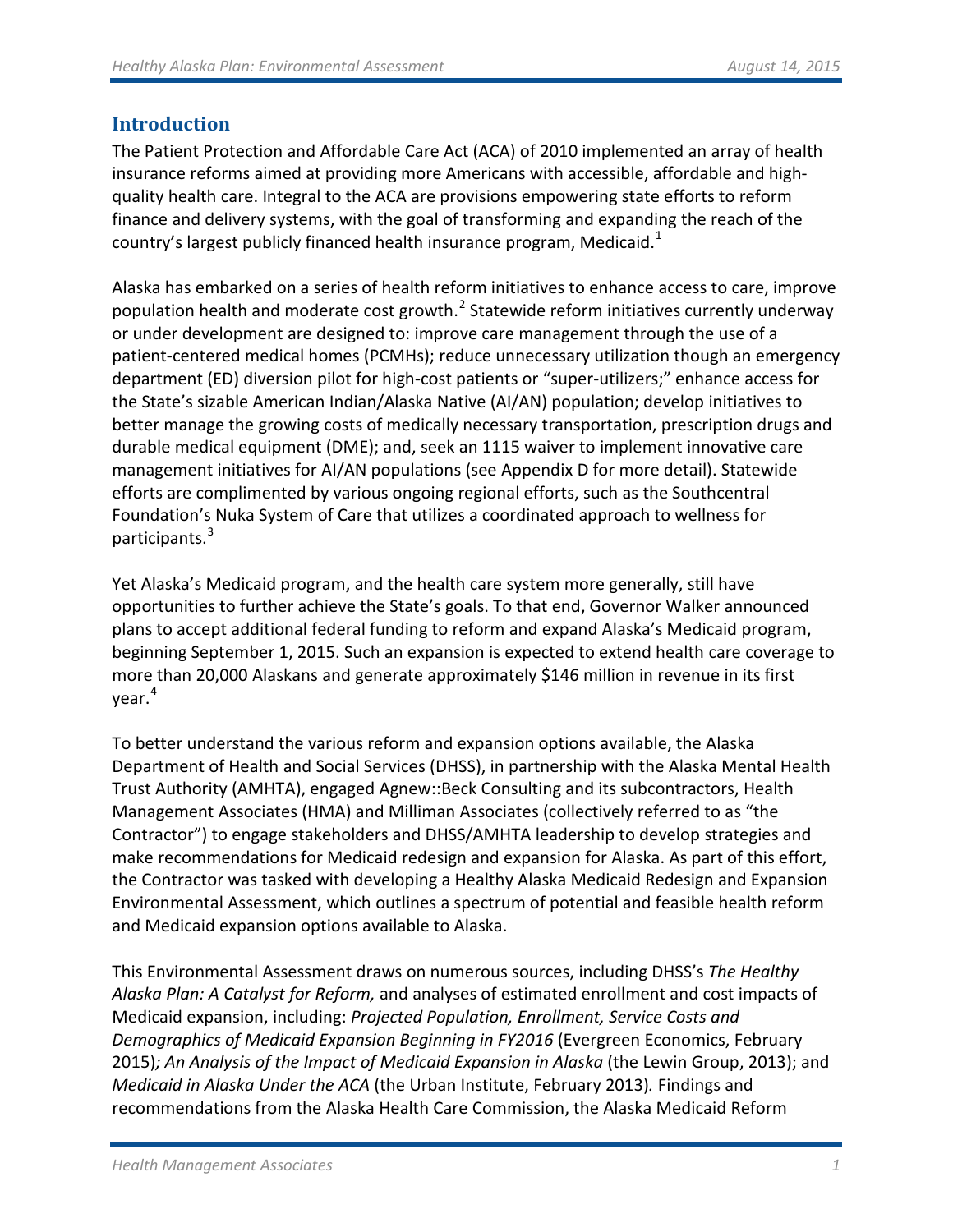Advisory Group, and legislation introduced in the 2015 Alaska state legislative session (Alaska House Bill 148 and Senate Bills 78 and 74) are also incorporated in this report.

This Environmental Assessment is organized as follows:

- Section I: Key Factors Shaping the US Health System and Health Care in Alaska
- Section II: Financing Authorities Available for Reform and Expansion
- Section III: State Approaches to Coordinated Care and Value-Based Purchasing
- Section IV: State Medicaid Experiences

# **Section I: Key Factors Shaping the US Health System and Health Care in Alaska**

The Alaska health care system is a product of both the State's unique health care landscape and cost drivers affecting health care nationally, including:<sup>[5,](#page-16-0)[6](#page-16-1)</sup>

- Reliance on a primarily fee-for-service (FFS) reimbursement system
- Fragmented care delivery
- An aging population
- Rising rates of chronic disease and co-morbidities
- The impact of social determinants such as poverty, lack of education, and limited access to healthy foods, on overall health
- Lack of cost and quality transparency and limited data to inform consumer choice
- Health care market consolidation and evolving provider and insurer competition trends
- High unit prices of medical services
- A complex health care legal and regulatory environment
- The structure and supply of the clinician workforce

Publicly financed health care is playing an increasingly important role in helping Americans access health care. The ACA authorized states to expand Medicaid to adults ages 19 to 64 with incomes up to 138 percent of the poverty line (i.e., 133 percent of the Federal Poverty Level (FPL) with a 5 percent disregard). To minimize states' financial burden, the federal government assumed 100 percent of the costs of covering newly eligible adults through 2016, phasing down to 90 percent in 2020. As of August 2015, 30 states and the District of Columbia have expanded Medicaid and several other states were considering expansion.<sup>[7](#page-16-2)</sup>

The ACA offers states many additional tools to reform the way they pay for and deliver health care to their publicly insured residents, including implementing alternative benefit packages and redesigning delivery systems to create patient-centered medical homes (PCMHs) and accountable care organizations (ACOs), among other models. More recently, many state reform efforts have hinged on expanding the reach of managed care, including to populations previously carved out of full-risk contracts, such as the aged, blind and disabled (ABD) or those with severe behavioral health needs. To date, 39 states contract with managed care organizations (MCOs) to provide comprehensive Medicaid services to enrollees, and more than half of all Medicaid enrollees are covered through some type of managed care.<sup>[8](#page-16-3)</sup>

Finally, the ACA offers an opportunity to expand the reach of Medicaid. Prior to the passage of the ACA, six states expanded Medicaid eligibility to non-mandatory populations, such as non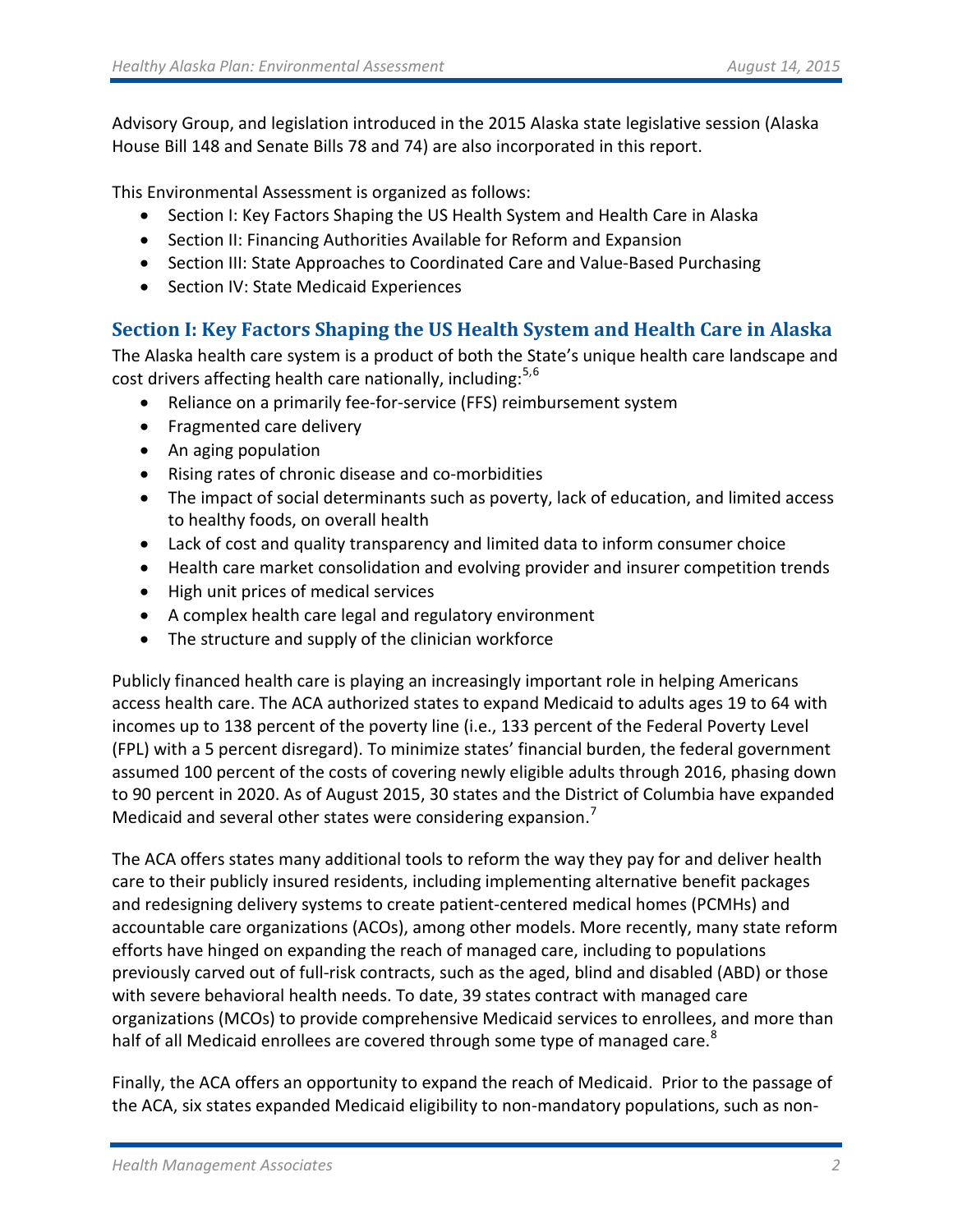disabled adults.<sup>[9](#page-16-4)</sup> Under Medicaid expansion, children and adults enrolled in Medicaid have better access to care and improved health outcomes, and Medicaid enrollees are more likely to have a regular source of care and receive primary care.<sup>[10](#page-16-5)</sup> Medicaid enrollees report higher self-reported health and are less likely to report declines in health.<sup>[11](#page-16-6)</sup> Finally, studies have shown that Medicaid improves adults' mental health and significantly reduces catastrophic medical expenses among enrollees.<sup>[12](#page-16-7)</sup>

# **Health Care in Alaska**

With 16 percent of the United States' land mass and 0.2 percent of its population, Alaska's size and terrain play a role in the State's unique health care delivery environment.<sup>[13](#page-16-8)</sup> Alaska has higher than average per-capita health care costs,  $14$  due in part to sparsely populated rural areas with relatively few providers. One quarter of the state's population lives in communities of fewer than 2,500 people.<sup>[15](#page-16-10)</sup> Physician specialty costs average 60 percent higher than those of other highly rural/frontier Western states, in part due to the incentives for volume in a FFS delivery system.[16](#page-16-11) Average hospital costs are 38 percent higher than those of comparison states.<sup>[17](#page-16-12)</sup> Health care costs are also impacted by State regulations such as those requiring providers to be reimbursed at 80 percent of usual and customary charges for out-of-network services.<sup>[18](#page-16-13)</sup> Finally, three insurers recently exited Alaska's individual insurance market due to poor financial performance, indicating evolving and acute market pressures faced by payers.

Currently, Alaska operates a relatively traditional Medicaid program, serving low income children, pregnant women, families, the elderly, blind and the permanently disabled. Alaska is one of only two states in the country that do not use a managed care delivery system for any Medicaid enrollees. Alaska does currently operate a number of 1915(c) waivers to provide home and community based services (HCBS) for ABD individuals with complex health needs,<sup>[19](#page-16-14)</sup> in addition to the various reform efforts noted in the introduction.

# **Section II: Financing Authorities Available for Reform and Expansion**

This section discusses the financing authorities used to support Medicaid redesign and expansion efforts being implemented by states across the country. We provide a special focus on 1115 waivers; these waivers figure prominently in state efforts to develop comprehensive care coordination programs with non-traditional features, such as enrollee premiums and cost sharing requirements, private option or premium assistance models, alternative benefit packages, health savings accounts, and wellness incentives to increase enrollees' participation in their health care. We also describe the 1915 and 1916(f) waivers, and the Delivery System Reform Incentive Pool (DSRIP) and Alternative Benefit Plans in this section. In Appendix A, we provide a broader range of information about financing authorities, including 1115, 1915, 1916, and 1945 waiver authorities as well as summaries of ACA Section 1332 ("Wyden") waivers, State Plan Amendments (SPA), the DSRIP program and Alternative Benefit Plans.

# **Section 1115 Demonstration Waivers**

Section 1115 of the Social Security Act allows states to test innovative policy solutions aimed at delivering more cost efficient and higher quality care to Medicaid populations. Section 1115 waivers have been used to expand Medicaid eligibility, redesign benefit packages, and test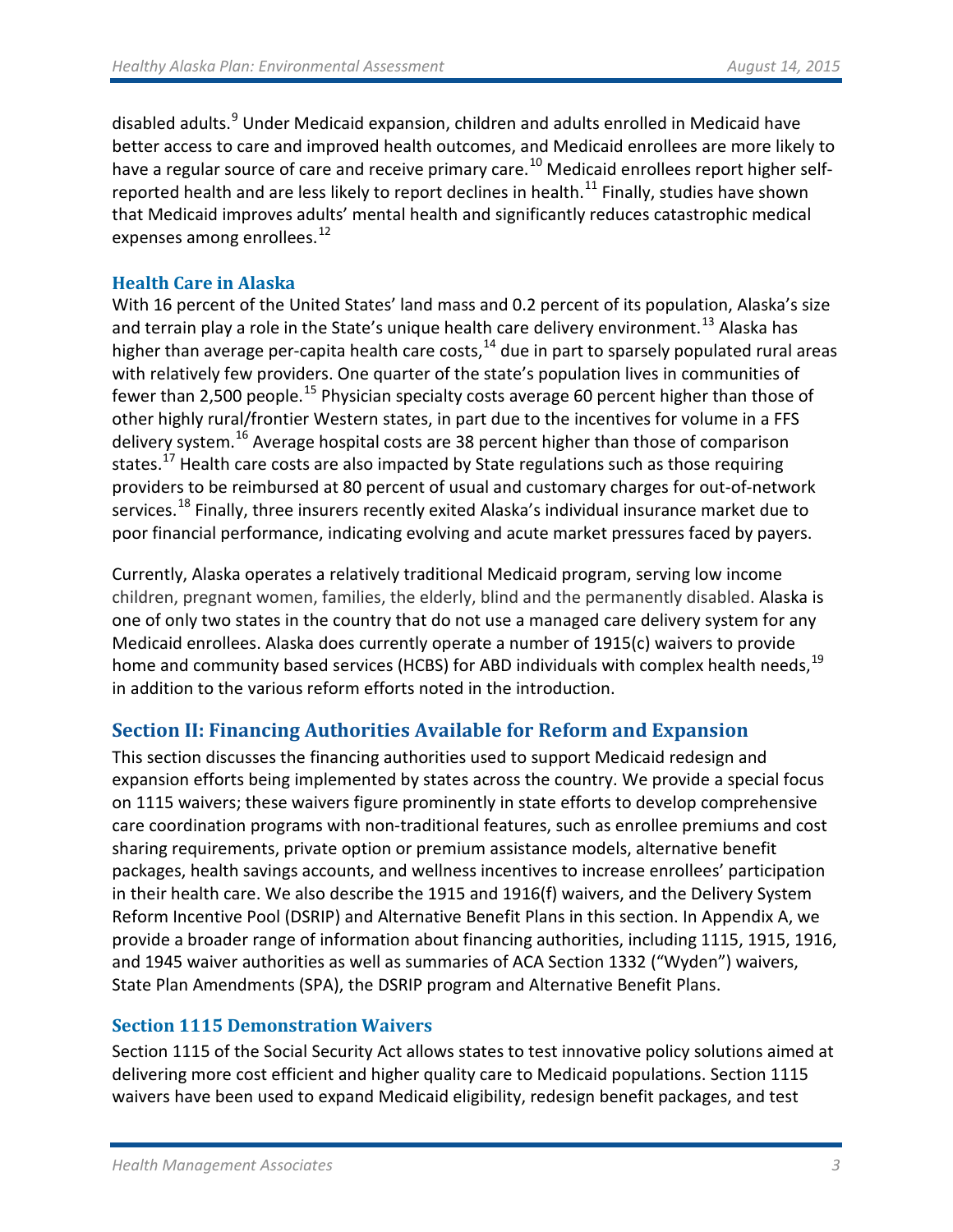delivery system models that improve care, increase efficiency and reduce costs.<sup>[20](#page-16-15)</sup> States are granted 1115 waiver authority for up to five years, with the possibility of three year renewal periods. 1115 waiver demonstrations must further the aims of the Medicaid program and demonstrate budget neutrality.

The 1115 waiver offers states significant flexibility, including the ability to gain exemption from Medicaid requirements for statewideness, comparability of benefits, and freedom of provider choice.<sup>[21](#page-16-16)</sup> Moreover, the 1115 waiver provides states the authority to simplify enrollment and renewal processes; use Medicaid dollars to subsidize enrollment in Qualified Health Plans for certain population; utilize managed care for high-need populations, such as the elderly and people with intellectual and developmental disabilities; address dual eligible populations in delivery and payment reform efforts; and, provide family planning services.<sup>[22](#page-16-17)</sup> The Centers for Medicare and Medicaid Services (CMS) has recently provided states with the opportunity to use 1115 waiver authority to conduct demonstration projects for individuals with Substance Use Disorder and introduced a Medicaid Innovator Accelerator Program to support this work.<sup>[23](#page-16-18)</sup> Finally, 1115 waiver authority has been used to implement Medicaid expansions. To date, five states—Arkansas, Iowa, Indiana, Michigan and Pennsylvania—have used 1115 demonstration waivers to expand their Medicaid programs while testing innovative models of care delivery and financing for expansion populations. (It should be noted that Pennsylvania is currently moving towards a traditional expansion through a SPA.) Montana (MT) is in the design stages of the 1115 waiver for their expansion program. $24$ 

However, not all proposed provisions in 1115 waivers have been permitted by CMS. While the federal government is supporting state innovation, CMS has denied state proposals that charge premiums for individuals with incomes below 100 percent FPL; require drug testing or work requirements as a condition of program participation; seek exemption of traditionally eligible children from ESPDT services; or, limit freedom of choice of provider options for family planning services.<sup>[25](#page-16-20)</sup> Notably, over the past few months, CMS has also grown increasingly wary of cost sharing requirements.<sup>[26](#page-16-21)</sup>

# **Delivery System Reform Incentive Pool**

The Delivery System Reform Incentive Pool (DSRIP) initiative is an option under the broader Section 1115 waiver and provides funding for states to develop provider-focused delivery system reforms. DSRIP was initially used to support safety net hospitals as they underwent system transformation. More recently, some states have received CMS approval to conduct DSRIP demonstrations to implement more far-reaching payment and delivery system reforms. DSRIP programs generally focus on four main program areas: infrastructure development; system redesign; clinical outcome improvements; and population-focused improvements.<sup>[27](#page-16-22)</sup> Like other 1115 demonstrations, DSRIP must also be factored into a state's overall 1115 budget neutrality. As of August 2015, California, Kansas, Massachusetts, New Jersey, New York and Texas have been granted approval to run DSRIP programs as part of their overall 1115 demonstrations.[28](#page-16-23)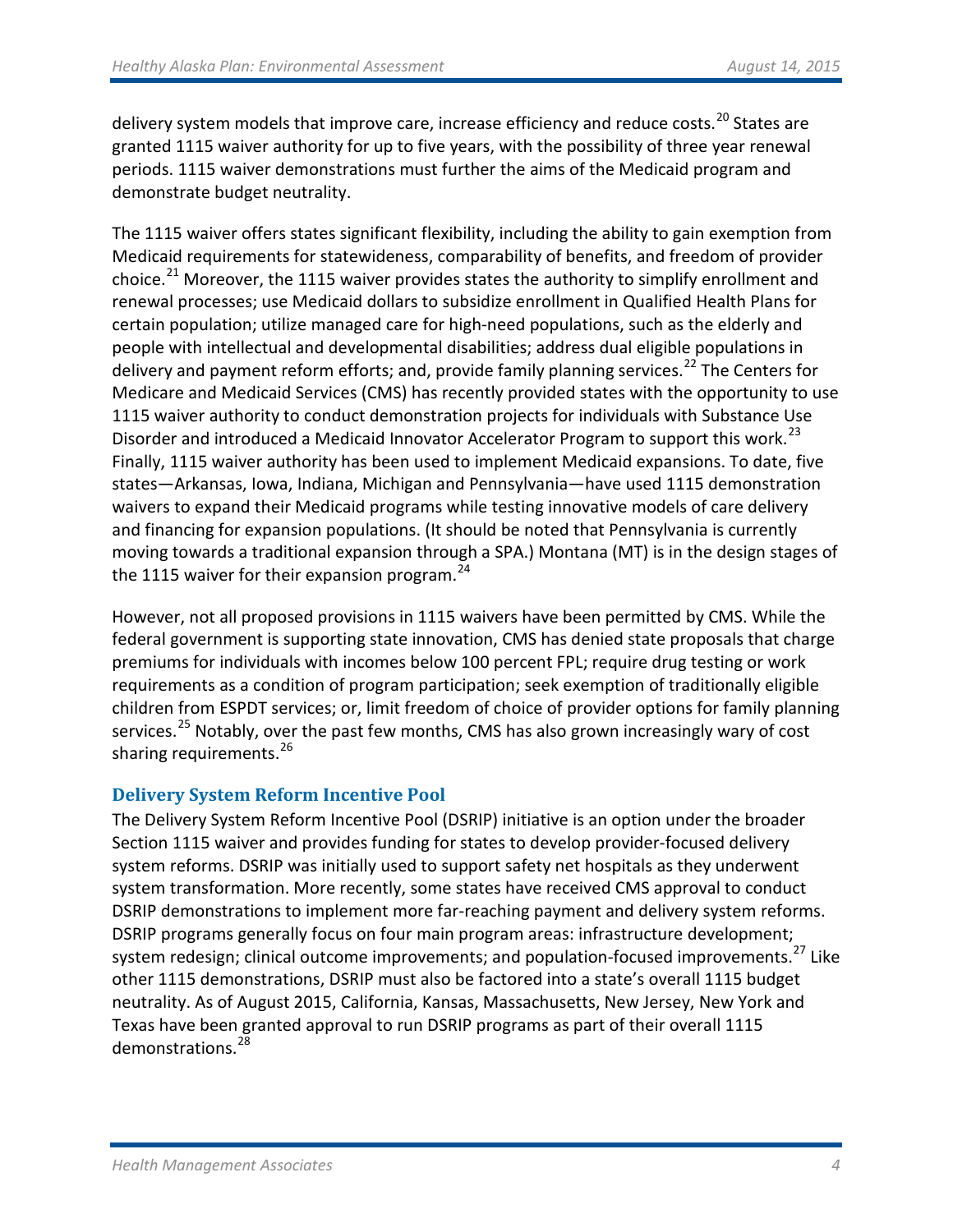# **Section 1915 Waivers & State Plan Options**

Many states have used various 1915 waivers to reform Medicaid and transition Medicaid enrollees into managed care arrangements. Broadly speaking, 1915(b) managed care waivers enable states to provide services through managed care systems. The 1915(b) waiver options allow states to implement managed care delivery systems that restrict the number and type of providers enrollees can see; allow county and local governments to act as a choice counselor or enrollment broker to help enrollees select managed care plans; and, permit states to use savings to provide additional services.<sup>[29](#page-16-24)</sup> 1915(c) waivers have been used by most states to provide long-term care services in home and community-based settings instead of institutional settings. The 1915(c) waiver provides exemptions for comparability, statewideness, and income and resource limits for medically need enrollees. Both 1915(b) and 1915(c) waivers require budget neutrality.<sup>[30](#page-16-25)</sup>

The 1915(i) HCBS and 1915(k) Community First Choice authorities are State Plan options for HCBS and home and community-based attendant services. The 1915(i) option allows states to provide HCBS for specific populations under a State Plan. The 1915(i) option also enables states to establish separate needs-based criteria and allow HCBS services to be self-directed. For example, since the state can establish need-based eligibility criteria, it can enroll individuals with psychiatric disabilities under 1915(i) coverage who would otherwise be ineligible for HCBS.<sup>[31](#page-16-26)</sup> 1915(i) programs must be statewide. The 1915(k) Community First Choice option established under the ACA authorizes states to provide home and community-based attendant services and supports to eligible Medicaid enrollees under the authority of an existing State Plan. Under the 1915(k), states receive a six percent increase in federal Medicaid matching ratio for community-based attendant and other services to assist people with ADLs and IADLs, to help them acquire and maintain the necessary skills to live independently.<sup>[32](#page-16-27)</sup>

# **Section 1916 Waivers**

The 1916(f) waiver establishes circumstances under which a state may impose cost-sharing above otherwise allowable amounts. Participating states must meet requirements such as testing a unique and previously untested use of copayments and limiting the demonstration to two years or less.<sup>[33](#page-16-28)</sup> Indiana was approved for a two-year 1916(f) waiver to implement graduated co-payments for non-emergency ED use. Of particular note for states with significant AI/AN populations, AI/AN enrollees who have received a service directly from IHS, a triballyoperated facility, an urban Indian health program, or through a referral from IHS under its Contract Health Services (CHS) program, are exempt from all cost sharing requirements. AI/AN enrollees also may not be charged premiums for enrolling in Medicaid.<sup>[34](#page-16-29)</sup>

# **Section 1332 (Wyden) Waivers**

ACA Section 1332 allows states to waive certain provisions of the ACA to develop State Innovation Waiver programs. While these waivers are not available until 2017, they offer unprecedented flexibility to meet the goals of the ACA while making significant programmatic changes. States may request waivers of most major ACA coverage requirements, including exchanges, benefit packages and the individual and employer mandates. A participating state would receive the aggregate amount of subsidies—including cost-sharing reductions, premium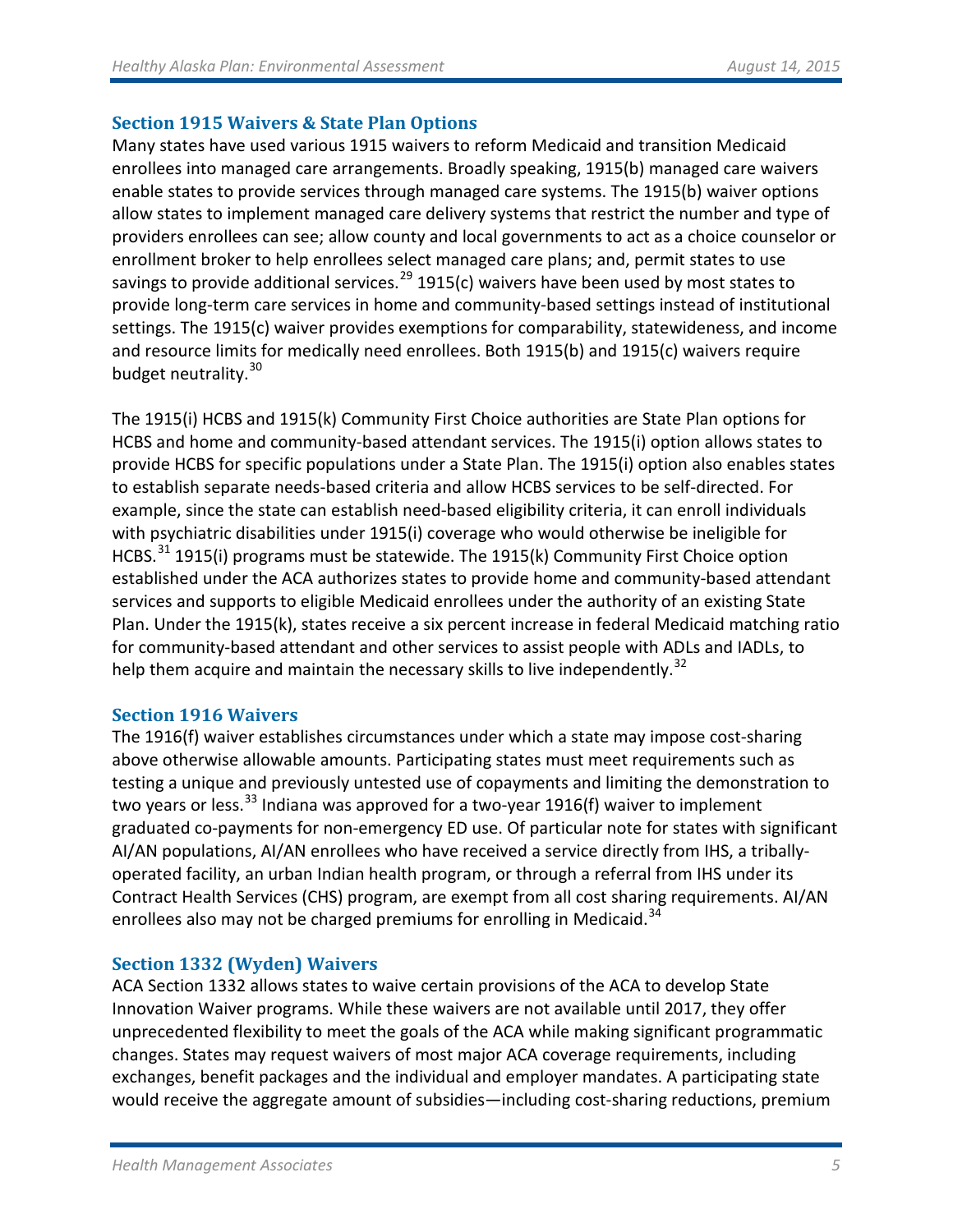tax credits and small business tax credits—that would have otherwise gone to the state's residents and would be responsible to ensure that coverage for residents remains affordable and reaches a comparable number of people. $35$  Budget neutrality will be required for 1332 waivers.

To date, CMS has only issued general guidance on 1332 waivers; however, several states have indicated interest in pursuing these waivers. Vermont proposed using a 1332 waiver to implement a single-payer health system.<sup>[36](#page-16-31)</sup> Hawaii and Minnesota are discussing ways to use the 1332 to expand coverage and enact meaningful payment reform. Iowa and Arkansas have proposed using a combination of 1115 and 1332 waivers to streamline coverage options across insurance markets and further align the public and private insurance markets.<sup>[37](#page-16-32)</sup>

### **Alternative Benefit Plan**

The Alternative Benefit Plan (ABP), first introduced in the 2005 Deficit Reduction Act and modified by the ACA, is a state plan option that offers flexibility to states in establishing alternative benefit packages. States can use ABPs to provide Medicaid enrollees with coverage based on specified commercial insurance products or a federal Department of Health and Human Services (DHHS)-approved coverage option. The coverage must either be equal to a specified benchmark plan or include certain specified services, and as a package, it must be actuarially equivalent to a specified benchmark.<sup>[38](#page-16-33)</sup> The ACA requires that the newly eligible receive benefits through an ABP, which need to include the 10 Essential Health Benefits (EHBs). States may also implement an ABP for children ages six and over. See Appendices A and C for more information about ABP requirements, options and state-specific programs.

# **Key Findings: Waiver Provision Decisions by CMS**[39](#page-16-34)

#### *Private Coverage Option*

CMS has indicated that it will permit a limited number of states to use Medicaid funds to pay premiums on behalf of enrollees and purchase coverage in what is called the private option. To date, Arkansas and Iowa have implemented private option models, which are being used to study the impact of enrolling Medicaid enrollees in private insurance on provider access and churn, as well as related care discontinuities.<sup>[40](#page-16-35)</sup> Arkansas is enrolling parents with incomes between 17-138% FPL and childless adults with incomes between 0-138% FPL; Iowa and Pennsylvania enroll newly eligible individuals with income 101-138% FPL in Marketplace Qualified Health Plans. [41](#page-16-36)

1115 Waiver proposals in New Hampshire and Utah also move toward private option approaches. New Hampshire would require newly eligible adults to enroll in QHPs in 2016. Governor Herbert's Utah proposal contains a slight variation: while most newly eligible adults would be required to enroll in Marketplace QHPs, adults with access to employer sponsored insurance (ESI) would receive premium assistance to purchase ESI. This is similar to Indiana's program, which includes ESI support for those with access to employer coverage.<sup>[42](#page-16-37)</sup> Tennessee also allows individuals with access to employer coverage to receive premium subsidies for their employer plan. $43$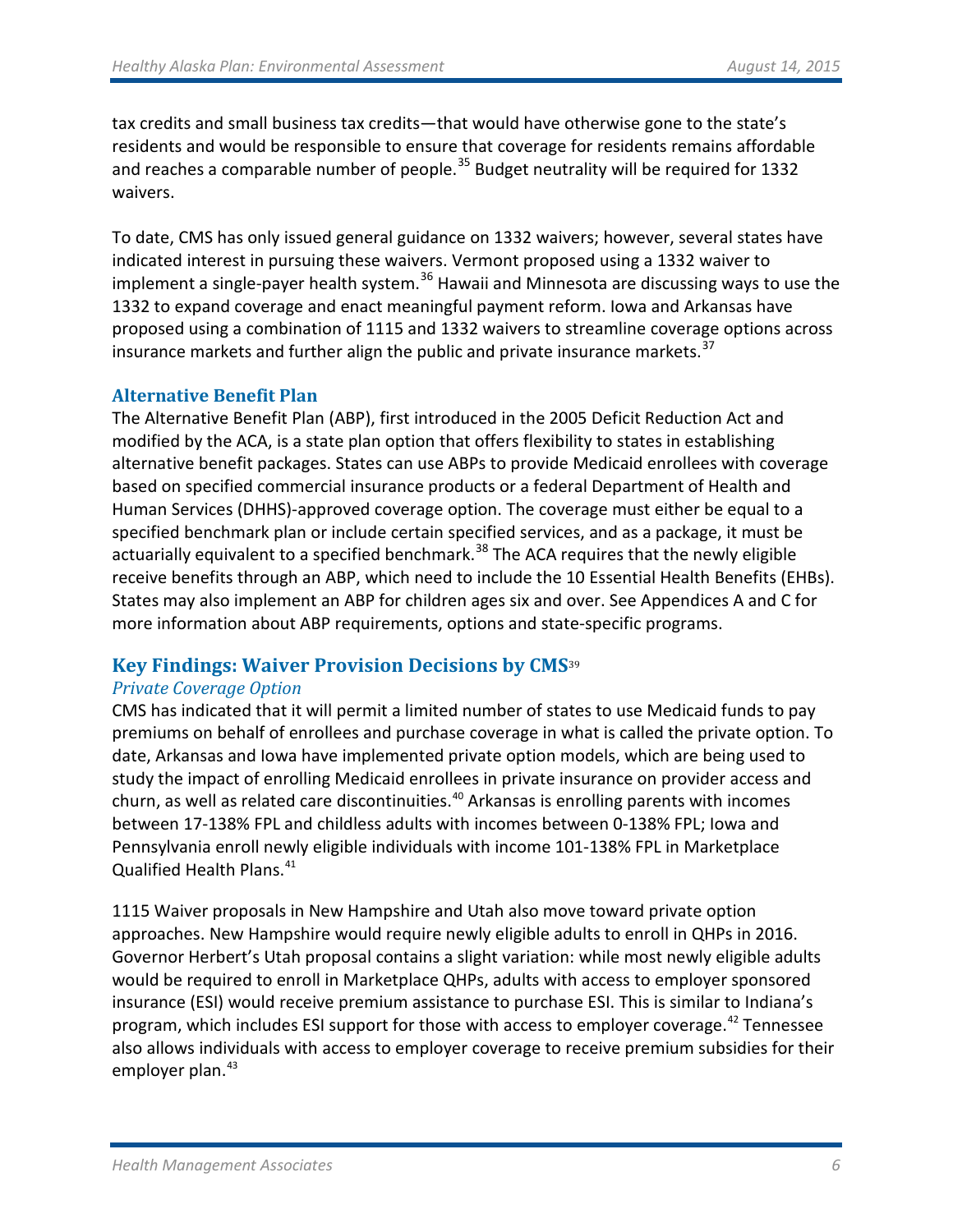# *Monthly Contributions and Premiums*

Historically, Medicaid enrollees with incomes below 150 percent FPL could not be assessed premiums by state Medicaid programs. The ACA, however, does provide flexibility by allowing states to charge premiums and institute nominal cost-sharing requirements. Typically, CMS has allowed premiums only for those individuals with incomes above 150 percent FPL, limiting the total premium amount to approximately two percent of income.<sup>[44](#page-16-39)</sup> These premiums vary by state and are commensurate with the premiums allowed through the Marketplaces.

CMS has approved waivers allowing Arkansas, Iowa, Indiana and Michigan to charge premiums to individuals with incomes below 100 percent FPL, but failure to pay premiums cannot lead to permanent disenrollment. While CMS rejected Indiana's proposal to make non-payment of premiums a reason to revoke eligibility, CMS did approve a six-month lockout for unpaid premiums after a 60-day grace period, after which the individual can re-enroll.<sup>[45](#page-16-40)</sup> Both Iowa and Pennsylvania impose a 90-day grace period before disenrollment, but individuals can reenroll immediately.

Cost sharing requirements are typically limited to certain services and eligible populations. States can require co-pays on non-preferred drugs and non-emergency use of the ED or nonemergency medical transportation (NEMT), for example, but may not charge for emergency, pregnancy or family planning services. Children and pregnant women are exempt from most out-of-pocket costs. Iowa and Arkansas require monthly cost-sharing contributions for enrollees with income above 100 percent FPL.<sup>[46](#page-16-41)</sup> AI/AN enrollees who have received services from the IHS or tribal health organization are exempt from all cost-sharing requirements.

To implement cost-sharing amounts greater than those allowed under traditional Medicaid, states must seek waiver authority outside of an 1115 waiver. Indiana received authority under Section 1916(f) to implement cost-sharing that exceeds the \$8 maximum for non-emergency services.<sup>[47](#page-16-42)</sup> Arkansas and Michigan have 1115 waivers in which the participant cost sharing is paid into a medical savings account that is used for health expenditures, but the amounts are consistent with what would have been allowed under traditional Medicaid rules.

The Alaska Medicaid program has a number of cost sharing requirements, detailed in Appendix E. Providers are required to collect the cost-sharing payments from recipients and cannot exceed the set amount; the State then reduces provider reimbursement by that amount.

# *Waivers of Required Benefits*

While states must cover the ten EHBs and other mandatory Medicaid services, as well as meet mental health parity requirements, the law offers flexibility to select a benchmark plan or to waive specific services. Waivers approved in Iowa and Pennsylvania allow the states to waive NEMT, with conditions.<sup>[48](#page-16-43)</sup> Iowa's waiver approval was accompanied by a CMS comment that allows CMS to request additional data measuring the waiver's impact to continue the waiver, and the state is still required to provide NEMT to medically frail individuals. <sup>[49](#page-16-44)</sup> Arkansas was granted the flexibility to establish a prior authorization process for NEMT.<sup>[50](#page-16-45)</sup> In Indiana, individuals with incomes below 100 percent FPL who fail to pay their premium contribution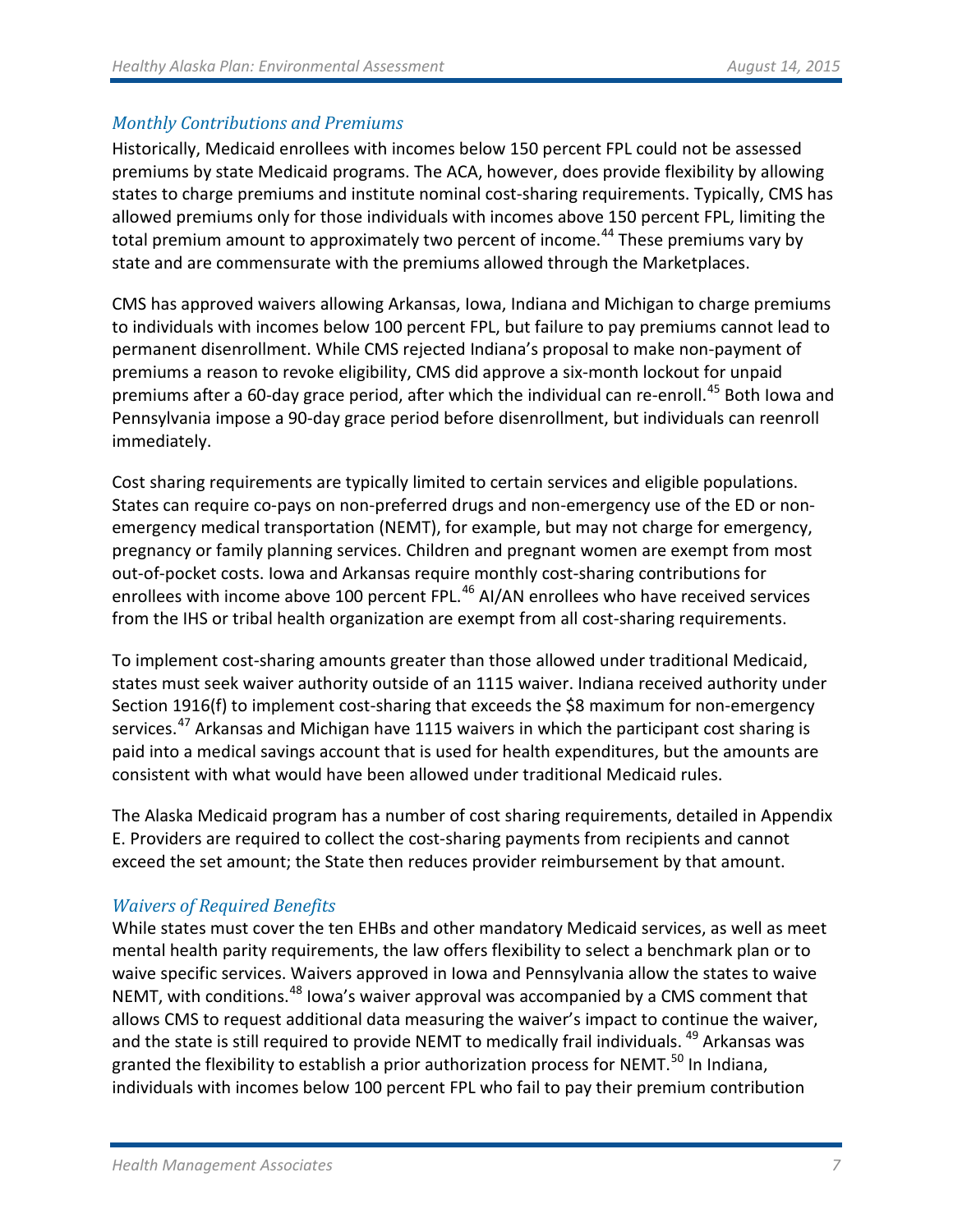may receive a limited benefit package that covers EHBs but fewer otherwise covered services (e.g., no dental coverage). $51$ 

# *Wellness and Healthy Behavior Incentives*

CMS has approved wellness incentives that benefit participants. Waivers in Iowa, Indiana, Michigan and Pennsylvania include provisions that waive or reduce member premiums for enrollees who complete certain documented healthy activities. To implement a wellness program, the state must: specify healthy behaviors; identify a strategy to measure the behaviors; conduct stakeholder outreach to develop healthy behavior standards; indicate how healthy behaviors will be tracked; conduct provider and member education; and, explain how incentives triggered by healthy behavior activities will impact cost sharing.

# *Waiver Provisions Denied by CMS***[52](#page-16-47)**

CMS has denied the following proposed waiver provisions:

- Premiums for individuals with incomes below 100% FPL when payment is required to maintain eligibility.
- Elimination of Early and Periodic Screening, Diagnosis and Treatment (EPSDT) services for newly eligibly 19 and 20 year olds.
- Elimination of family planning provider free choice for newly eligible adults.
- Imposition of penalties for non-emergency ED visits after the first visit that are higher than those approved in Indiana. $53$
- Work requirements as a condition of eligibility.

# **Section III: State Approaches to Coordinated Care and Value-Based Purchasing**

The largest percentage of states' Medicaid costs are attributable to the benefits and services that enrollees use. States are developing ways to manage care for Medicaid enrollees that improve quality while driving value, fundamentally realigning provider and patient incentives. These state efforts to design and implement care management models can be broadly categorized into the following value-based payment models:

# *Payment Incentives*

- Primary Care Case Management
- Patient Centered Medical Homes and Health Homes

# *Partial Risk/Partial Capitation*

- Accountable Care Organizations and Bundled Payments
- Pre-Paid Inpatient Health Plans and Pre-Paid Ambulatory Health Plans

# *Full Risk/Managed Care*

• Full-Risk Managed Care

The majority of states pair care management efforts with payment reforms, exploring ways to move providers along the continuum from volume-based FFS payments to value-based payment models in which payers or providers assume some or all of the financial risk to better align financial incentives and constrain cost growth.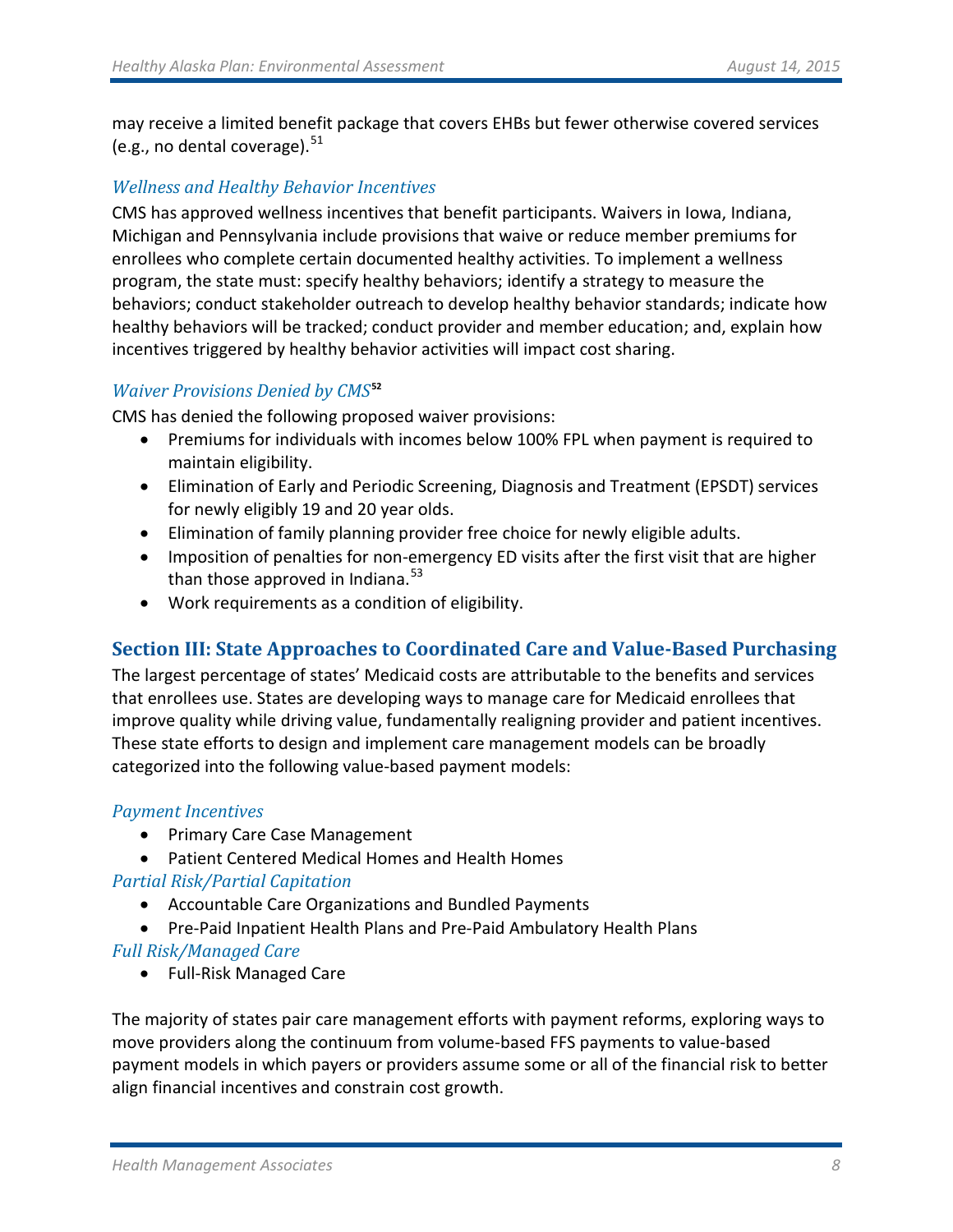Simultaneously, states are implementing innovative practice strategies in efforts to provide more cost efficient care to remote and underserved areas, including enhanced patient communication platforms (e.g., physician messaging), telemedicine, and remote telediagnostics. The feasibility of implementing some of these care modules is affected in part by existing state laws and regulations. For example, some Alaska providers are limited in their ability to develop telemedicine programs due to state statute that restricts providers from prescribing controlled substances and requires prescribing physicians to be physically located in Alaska.<sup>[54](#page-16-49)</sup> Consequently, some providers are impeded from effectively providing telemedicine services (e.g., behavioral health providers such as child psychiatrists). Tribal health systems, however, are not confined by these regulations and operate various telemedicine programs that have expanded access for AI/AN populations.<sup>[55](#page-16-50)</sup> It's important to note that many of these tribal health telemedicine programs have been aided in part by federal funds that are not available to all Alaskan providers.

For each of the models described below, some states "carve out" certain Medicaid populations or benefits. In the past, the carved-out groups have tended to be those with the most complex needs and highest costs, such as individuals with disabilities, those receiving long term services and supports (LTSS), and those with severe mental illness (SMI- adults) or severe emotional disturbances (SED – children). States often also carve out certain kinds of services or benefits, most notably pharmacy benefits, dental care, behavioral health and NEMT.<sup>[56](#page-16-51)</sup>

However, with costs of care rising exponentially over the past decade, states have sought ways to manage care more effectively for the most expensive enrollees. States are increasingly moving complex and high-cost enrollees into their overall care management programs, or designing care management structures specifically for them. For example, the portion of LTSS provided through MCOs went from four percent in FY 2008 to 10 percent in FY 2013.<sup>[57](#page-16-52)</sup> There has been significant growth in the following types of state programs:<sup>[58](#page-16-53)</sup>

- Expanding capitated managed care to all populations, including individuals with behavioral health needs and ABD enrollees.
- Expanding capitated managed care to new geographic regions.
- Including additional services such as long-term care or behavioral health services, either through separate programs or by integrating them into a capitated model.
- Exploring ways to integrate services by including the services in the capitation payment and making managed care plans responsible, or by requiring establishment of MOUs or contracts between providers.

# *Health Reform and Financial Risk*

As states pursue health system redesign that includes payment reforms, risk may be transferred from the state to managed care entities, providers and patients. Figure 1 (below) illustrates the continuum of carrier and provider financial risk associated with various reform efforts.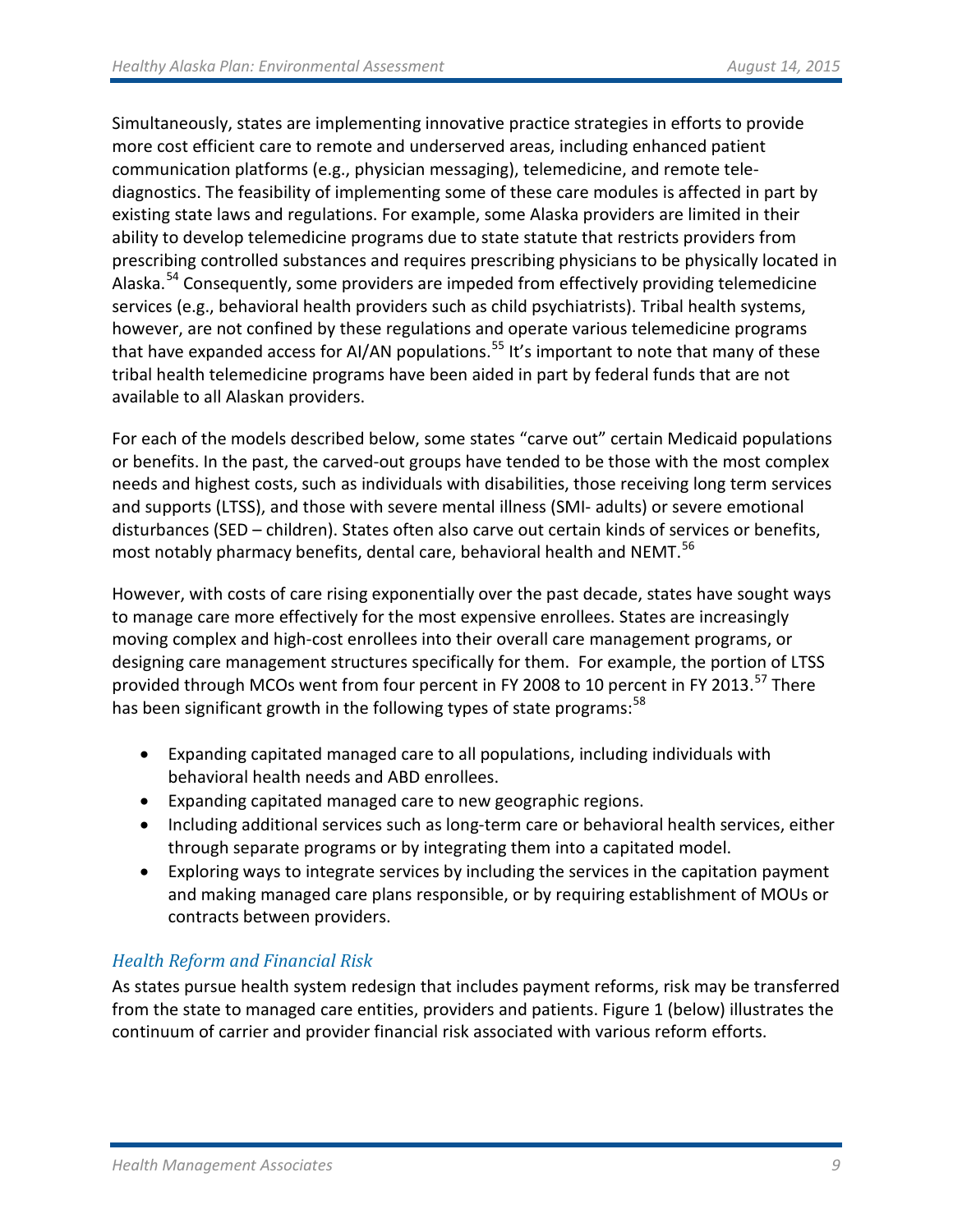

### **Figure 1: Trade-off between magnitude of economic incentives and transition of risk**

#### Magnitude of economic incentives

Risk-based contracting offers the state an opportunity to utilize value-based purchasing, align incentives with program goals and potentially capture savings. The FFS payment system encourages volume over value, which has helped to increase costs for medical care.<sup>[59](#page-16-54)</sup> However, the evidence on incremental care coordination and pay-for-performance (P4P) programs is mixed, showing modest reductions in utilization of inpatient and specialty care and costs.<sup>[60](#page-16-55), [61](#page-16-56)</sup>

Alaska and other states considering more integrated models of care or fuller risk models also face challenges related to existing state insurance regulations. State regulations that impede adoption of provider risk affect the viability of accountable care, bundled payment, and global capitation models. Existing Alaska statutes also have the potential to enhance provider pricing power in certain markets, specifically by requiring the calculation of usual and customary rates using a methodology that grants providers pricing leverage.<sup>[62](#page-16-57)</sup> The statute also aims to ensure providers receive equitable payments for services provided when no contract rate exists, and to shield patients from excessive charges caused by balance billing. (Alaska is the only state with no prohibitions on network providers balance billing Medicaid managed care patients.)<sup>[63](#page-16-58)</sup> While these legislative and regulatory debates are beyond the scope of this report, they do impact Alaska's ability to implement new models of care without preceding regulatory changes.

# **Models of Care Overview**

# *Primary Care Case Management (PCCM)*

In a PCCM model primary care providers (PCPs) are responsible for approving and monitoring the care of enrollees based on the criteria established by the state. Enrollees choose a PCP who "manages" their care by ensuring appropriate access to specialists, high-cost imaging, expensive medications, and inpatient hospitalizations. PCCM can be implemented without a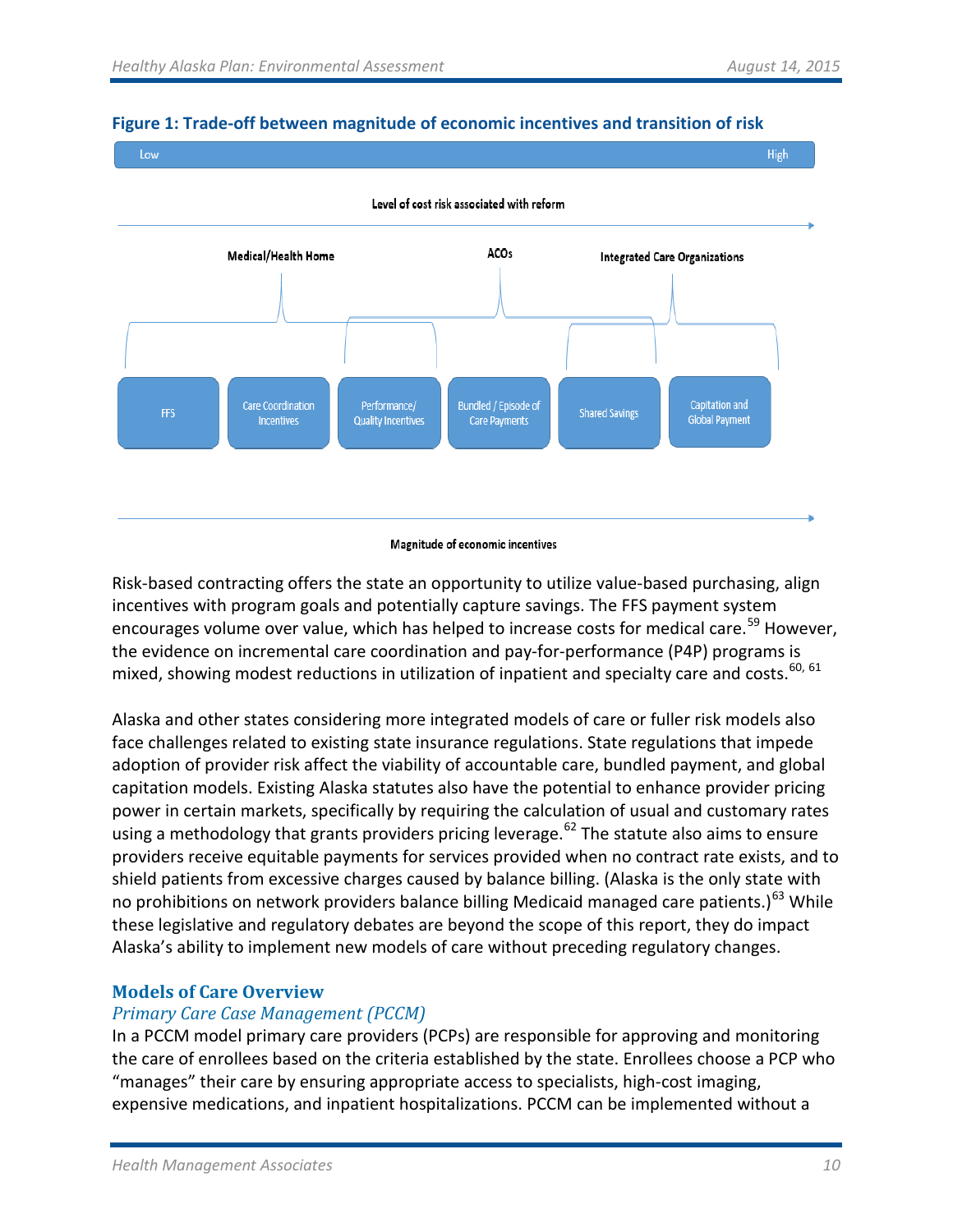waiver from CMS or extensive changes to the Medicaid State Plan. Many states, such as Colorado, use PCCMs in rural areas where full-risk managed care is not practical.<sup>[64](#page-16-59)</sup> The model works well in rural areas because most providers can meet requirements without needing to significantly alter infrastructure or staff investments. States typically pay PCPs who participate in PCCMs a FFS rate plus a monthly care management fee (typically between \$2 and \$5 per member per month).<sup>[65](#page-16-60)</sup> Some states include pay-for-performance incentives (e.g., Pennsylvania's ACCESS Plus program). <sup>[66](#page-16-61)</sup>

# *Patient Centered Medical Homes (PCMHs)*

PCMHs have existed since 1967 but broadly recognized standards and principles for what constitutes a PCMH were not fully developed until the American Academy of Family Practice and the National Committee for Quality Assurance (NCQA) created standards for providers seeking to be recognized as a PCMH. $^{67}$  $^{67}$  $^{67}$  Over the past several years, many states and health plans have formalized programs supporting development of PCMH practices, especially for their Medicaid and Medicare enrollees.

The PCMH focuses on "whole person" care. It differs from a traditional primary care practice or PCCM model in the more team-based approach to integrated care and the inclusion of additional care coordination supports and services. For example, PCMH recognition criteria include standards such as ensuring after-hours access, maintaining electronic health records, tracking quality metrics, conducting comprehensive health assessments for all new patients, and proactively managing and reducing barriers for high-risk patients.<sup>[68](#page-16-63)</sup>

Many Federally Qualified Health Centers (FQHCs), Community Health Centers (CHCs) and other large primary care practices utilize the PCMH model, which can be supported relatively easily in both urban and rural settings. As with PCCMs, most states pay providers a PMPM care management fee, sometimes based on the level of PCMH certification (level  $1 - 3$ ). Fees can vary considerably from state to state and include a variety of adjustments for factors such as patient age, patient acuity, and eligibility category. States and providers need to have more sophisticated data systems in place to ensure they are able to capture and report relevant data to support PCMH quality metrics and payment structures. There is evidence that the PCMH model can achieve quality improvement and cost savings. Research indicates that PCMHs are most effective for high-utilizer and high-cost enrollees with complex needs.<sup>[69](#page-16-1)</sup>

# *Health Homes*

Health Homes are a variation of the PCMH model authorized by Section 2703 of the ACA. The statute delineates services Health Homes must provide, and the types of Medicaid enrollees who can participate in Health Homes – including those with mental health and substance abuse issues, as well as those with specific chronic medical conditions. As more states implement Health Homes, CMS has allowed some flexibility to include other chronic medical conditions and modify the definitions of Health Home services, as long as they are included in the SPA.<sup>[70](#page-16-2)</sup>

The Health Home legislation allows states to target geographic areas without needing a waiver. Additionally, CMS will provide states with a 90 percent match for certain Health Home services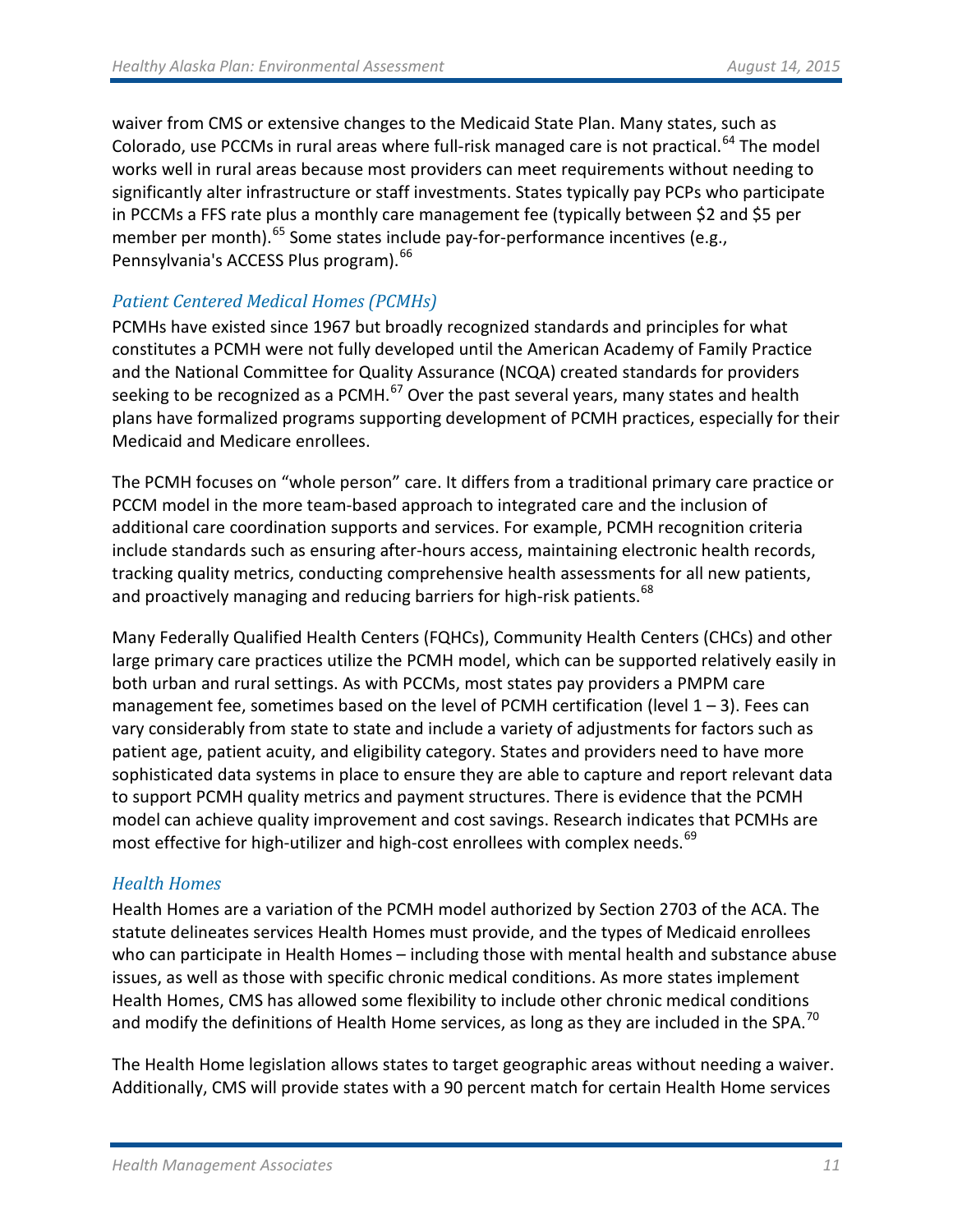for the first eight quarters of operations – which includes an additional eight quarters of enhanced match for each new geographic area or for new enrollees with additional conditions program to help states establish them. $71$ 

Health Homes must meet standards that are not part of PCMH recognition standards. They must integrate physical and behavioral health services; target enrollees with specific high-risk behavioral health and chronic conditions; and include social and community supports in their care coordination services. Health Homes may be created by a variety of provider types, including behavioral health providers, as long as they provide integrated care and can meet the required service criteria. While the same kinds of payment models are applied to Health Homes as for many PCMHs, some states are experimenting with shared savings, risk-adjusted payments, bundled payments, and capitated payments for Health Homes. The delivery system and the various possible payment models that can be applied require robust information system and data sharing infrastructure in order to meet CMS reporting requirements and the state's management needs. Health Home providers generally have to make substantial changes in their practice approaches to support integrated care across multiple providers, agencies, services and systems. Early evaluations are showing that these investments are worthwhile. Health Homes can have positive quality and cost outcomes for target populations, primarily through reduced inpatient admissions, ED visits and pharmacy costs.<sup>[72](#page-16-4)</sup>

# *Accountable Care Organizations (ACOs) and Bundled Payments*

ACOs are a relatively new delivery reform effort comprised of health care providers coming together to share accountability for the care, health outcomes and costs for a defined group of enrolled individuals. Most often ACOs are formed by providers, such as hospitals and affiliated physicians/practice groups, but can also be formed by (or turn into) MCOs. ACOs began with several large Medicare demonstration and have since been established in some commercial markets and Medicaid. Currently, 17 states have or plan to implement Medicaid ACOs.<sup>[73](#page-16-64)</sup> Notable examples include Oregon's Coordinated Care Organizations, Alabama's Regional Care Organizations (Alabama), and Colorado's Regional Care Collaborative Organizations.

Medicaid ACOs exhibit a variety of organizational structures, populations served, benefits offered, and the payment structures supporting it. ACOs built on existing delivery system infrastructure such as well-established PCCMs, PCMHs, or MCOs are usually the most successful. Payment structures range from FFS with care coordination payments similar to PCCMs, or "enhanced PCCMs", to shared savings and shared losses, to global budgets similar to full-risk capitation. As ACOs feature increasingly integrated provider networks that include more specialists and post-acute providers, bundled payment financing mechanisms offer a promising path forward to further align provider incentives. Payers are supportive of these efforts because the enhanced integration of ACOs allows provider networks to better manage the full spectrum of an episode of care. Moreover, providers who develop effective care management and evidence-based protocols for the entire episode of care are able to capture additional savings through shared savings contracts with payers.<sup>[74](#page-16-7)</sup>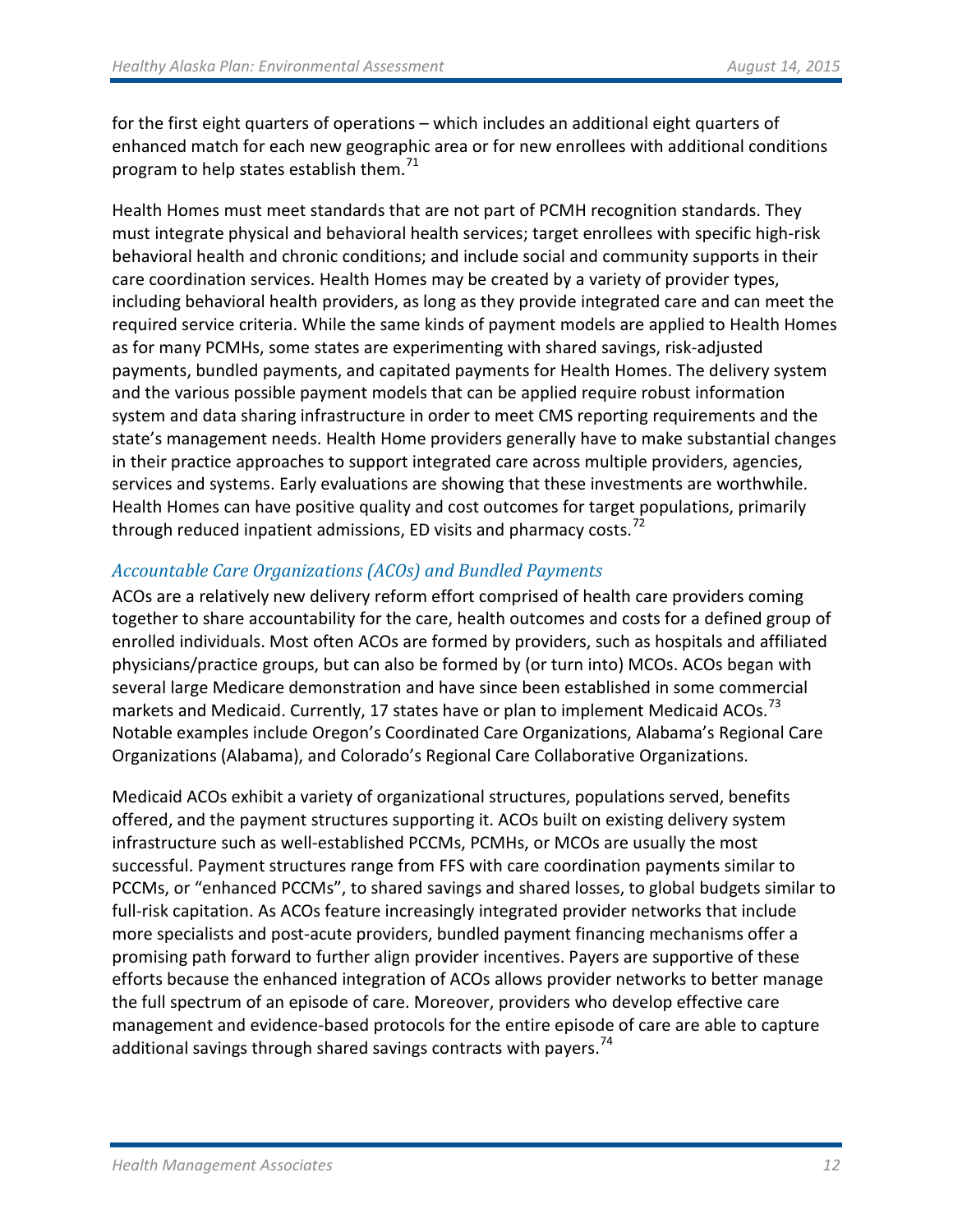Timely and accurate patient data is vital for the success of an ACO. Similar to the Health Home model, providers working in ACOs must make substantial changes to their practice to ensure a team-based approach and a focus on common goals and outcomes. ACOs that make the necessary adaptations to the model have shown potential for savings. Many of the Medicare ACO demonstrations now are beginning to demonstrate cost savings, and Colorado and Oregon have shown improvements in care quality and cost reductions for their Medicaid ACOs.<sup>[75](#page-16-8)</sup>

# *Prepaid Ambulatory Health Plans (PAHPs) and Prepaid Inpatient Health Plans (PIHPs)*

PAHPs and PIHPs offer an alternative to ACOs that stops short of full-risk capitated managed care. States pay a PMPM rate to a plan, which then agrees to cover a set of services for enrollees. PAHPs provide medical services to enrollees under contract with a state, do not provide or arrange any inpatient hospital or institutional services for enrollees, and do not have a comprehensive risk contract. PIPHs provide or arrange for inpatient hospital or institutional services for enrollees.<sup>76</sup>

Neither PAHPs nor PIHPs work under comprehensive risk contracts, but rather are components of a full-risk capitated plan that "specialize" in either managing ambulatory or inpatient care. States often use PAHPs to cover outpatient services such as dental or behavioral health care; similarly, they use PIHPs to cover specialized inpatient hospital and/or institutional services, such as for behavioral health. In 2014, 20 states had either or both PAHPs and PIHPs.<sup>[77](#page-16-65)</sup> PAHPs and PIHPs are accountable to manage the required services and must meet similar quality and reporting requirements as for full-risk MCOs. In fact, recent proposed rules from CMS expand and clarify managed care requirements related to PAHPs and PIHPs.

# *Full-Risk, Capitated Managed Care*

To date, 39 states (including the District of Columbia) have full-risk, capitated managed care programs for some or nearly all of their Medicaid enrollees and for some or nearly all benefits and services.<sup>[78](#page-16-66)</sup> Medicaid MCOs deliver a set of Medicaid benefits to a specific Medicaid population in exchange for a capitated (PMPM) rate. Historically, full-risk contracts were limited to children and pregnant women, but many states now employ full-risk contracts that include or are specifically designed for more complex enrollees such as ABD enrollees and those with severe behavioral health needs.<sup>[79](#page-16-14)</sup>

Full-risk capitation rates must be actuarially-certified, and typically are adjusted for age, sex, existence of Medicare or other third party insurance, or Medicaid eligibility category. The proposed Medicaid MCO rules published in May 2015 substantially change what constitutes "actuarially sound" rates, as well as other requirements that states and MCOs must meet for enrollee experience and choice, program integrity, information standards, quality improvement programs, and provider network adequacy and access. The proposed rules also include requirements related to serving individuals who need LTSS, which is a reflection of the growth in full-risk programs for this population. The regulations propose more stringent requirements regarding timely, accurate encounter data from both MCOs and states, to ensure that MCOs comply with quality assurance and utilization measures, enrollee satisfaction standards, and to improve the accuracy of capitation rates.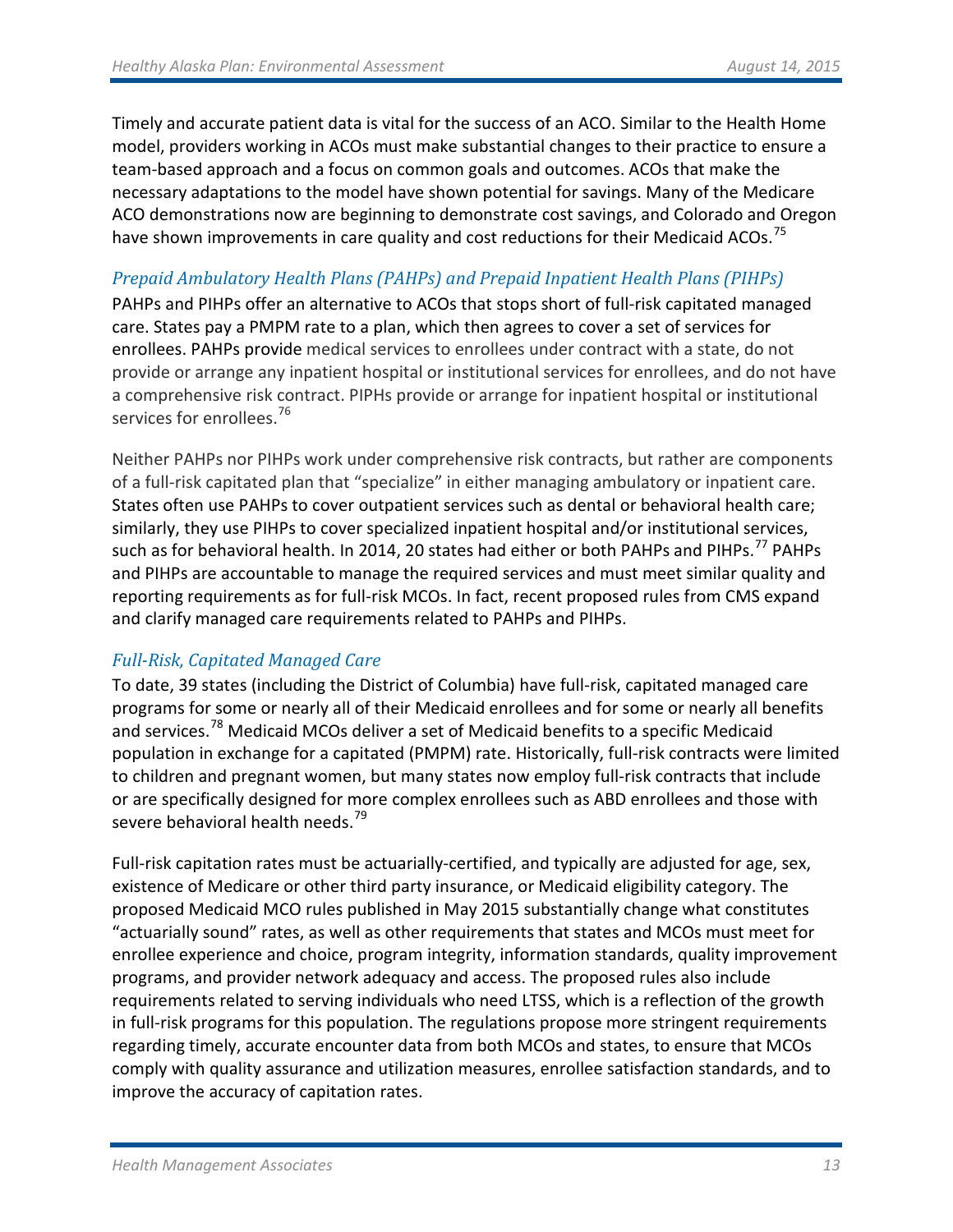Establishing full-risk capitation requires significant communication with providers, including those with little experience with capitated payments and those not prepared to meet more rigorous quality and performance metrics. MCOs face particular challenges in rural and frontier areas which pose significant challenges to achieving economies of scale, developing adequate provider networks, and ensuring the infrastructure necessary to meet all performance and reporting requirements. Whether full-risk models generate true cost-savings is still debated. Some studies have found overall cost savings, while others conclude full-risk is either cost-neutral or even more costly than FFS programs.<sup>[80](#page-16-15)</sup> When cost savings have been achieved, it is most often a result of reduced inpatient utilization and reductions in other high-cost services.<sup>[81](#page-16-16)</sup>

# **Proposed CMS Managed Care Regulations**

Newly proposed federal managed care regulations indicate CMS is continuing to support more robust quality measurement requirements, more closely aligned insurance markets, and stronger incentives to coordinate enrollee care. The proposed regulations also more closely align requirements for Medicaid, the Children's Health Insurance Program (CHIP), Medicare and Medicare Advantage (MA), and qualified health plans, creating administrative efficiencies and lowering costs for providers and payers operating in multiple markets.<sup>[82](#page-16-67)</sup> The proposed rule calls for more aggressive quality measurement and care coordination activities, while providing flexibility for states to design individualized plans to meet the broadly defined proposed goals.<sup>[83](#page-16-68)</sup>

# **Section IV: State Medicaid Experiences**

As of July 2015, 30 states (including DC) have expanded or were preparing to expand Medicaid.<sup>[84](#page-16-19)</sup> Of this group, 26 states expanded Medicaid using SPAs, while 5 states used 1115 waivers. Table 1 highlights key features of alternative Medicaid expansion plans from states that have been approved for or are pursuing 1115 demonstration waivers to expand Medicaid.

Five states (AR, IA, IN, MI and PA) have received approval of 1115 waivers authorizing them to expand Medicaid eligibility with provisions that do not meet traditional Medicaid requirements, and still draw federal matching funds for the newly eligible population. Appendix C details elements of each plan for a subsection of states.

| Table 1: Key Elements of ACA 1115 Expansion Waivers <sup>85</sup> |                                       |                                      |                                     |                                              |                  |                         |
|-------------------------------------------------------------------|---------------------------------------|--------------------------------------|-------------------------------------|----------------------------------------------|------------------|-------------------------|
|                                                                   | <b>Premium</b><br><b>Contribution</b> | <b>Wellness</b><br><b>Incentives</b> | <b>Premium</b><br><b>Assistance</b> | <b>Benefits</b><br>differ from<br><b>SPA</b> | <b>Copayment</b> | <b>Work</b><br>Referral |
| <b>AR</b>                                                         | X                                     |                                      | X                                   |                                              |                  |                         |
| IA                                                                | X                                     | X                                    | X                                   | X                                            |                  |                         |
| IN                                                                | X                                     | X                                    | X                                   | X                                            | X                |                         |
| MI                                                                | X                                     | X                                    |                                     |                                              |                  |                         |
| PA                                                                | X                                     | X                                    |                                     | X                                            |                  |                         |
| <b>NH</b>                                                         |                                       |                                      | Χ                                   |                                              |                  | X                       |
| <b>TN</b>                                                         | X                                     | X                                    | X                                   | X                                            | X                |                         |
| UT                                                                | Χ                                     | X                                    | X                                   | Χ                                            | Χ                |                         |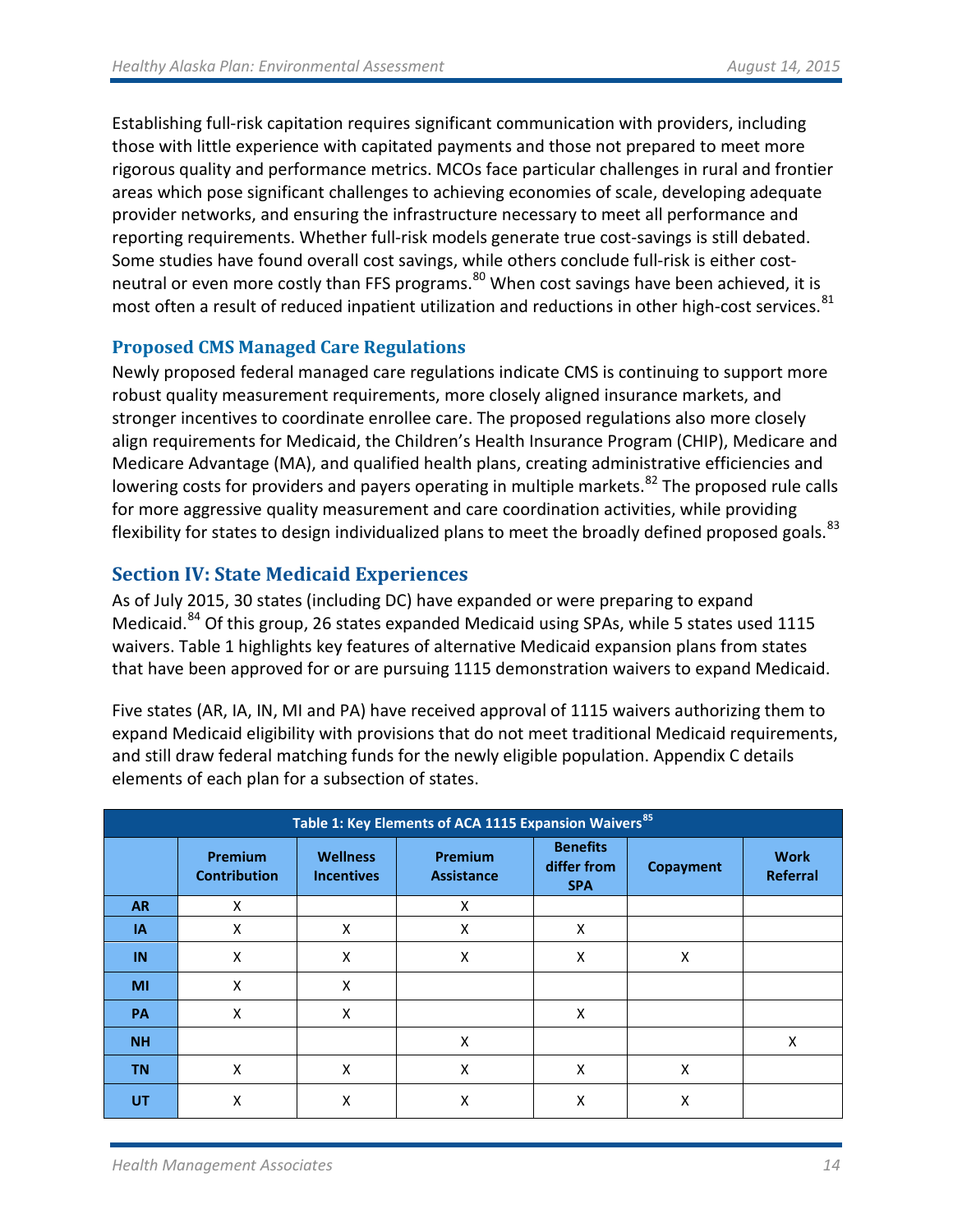- <sup>21</sup> http://www.medicaid.gov/Medicaid-CHIP-Program-Information/By-Topics/Waivers/1115/Section-1115-Demonstrations.html<br><sup>22</sup> https://kaiserfamilyfoundation.files.wordpress.com/2013/01/8318.pdf<br><sup>23</sup> http://medicaid.gov/feder
- 
- 
- 
- <sup>24</sup> http://www.montanabudget.org/medicaid-expansion-waivers-providing-options-protecting-montanans/<br><sup>25</sup> Early and Periodic Screening, Diagnosis and Treatment (EPSDT) services are federally-required benefits for children

- 
- <sup>27</sup> http://files.kff.org/attachment/an-overview-of-dsrip<br><sup>28</sup> http://files.kff.org/attachment/an-overview-of-dsrip
- <sup>29</sup> http://www.medicaid.gov/medicaid-chip-program-information/by-topics/waivers/waivers\_faceted.html <sup>30</sup><br><sup>30</sup> http://www.medicaid.gov/Medicaid-CHIP-Program-Information/By-Topics/Waivers/Waivers.html<br><sup>31</sup> http://www.dds.
- 
- 
- $32$  http://files.kff.org/attachment/report-medicaid-and-long-term-services-and-supports-a-primer  $33$  http://kff.org/medicaid/issue-brief/the-aca-and-medicaid-expansion-waivers/
- 
- 
- <sup>34</sup> http://www.ihs.gov/newsroom/includes/themes/newihstheme/display\_objects/documents/Fact\_Sheet.pdf <sup>35</sup> http://healthaffairs.org/blog/2014/12/05/section-1332-waivers-and-the-future-of-state-health-reform/<br><sup>36</sup> http://h
- 

<sup>37</sup> http://www.arkleg.state.ar.us/assembly/2015/Meeting%20Attachments/836/I13879/4%20-

<sup>42</sup> http://files.kff.org/attachment/issue-brief-the-aca-and-medicaid-expansion-waivers <sup>43</sup> http://files.kff.org/attachment/issue-brief-the-aca-and-medicaid-expansion-waivers

<sup>44</sup> http://www.hsd.state.nm.us/LookingForInformation/client-co-payments.aspx<br><sup>45</sup> http://kff.org/medicaid/fact-sheet/medicaid-expansion-in-indiana/

<sup>46</sup> http://files.kff.org/attachment/fact-sheet-medicaid-expansion-in-arkansas <sup>47</sup> http://files.kff.org/attachment/fact-sheet-medicaid-expansion-in-indiana<br><sup>48</sup> http://kff.org/medicaid/fact-sheet/medicaid-expansion-in-io

<sup>49</sup> http://kff.org/medicaid/fact-sheet/medicaid-expansion-in-iowa/<br><sup>50</sup> http://files.kff.org/attachment/fact-sheet-medicaid-expansion-in-arkansas<br><sup>51</sup> http://files.kff.org/attachment/fact-sheet-medicaid-expansion-in-indi

<sup>52</sup> http://files.kff.org/attachment/issue-brief-the-aca-and-medicaid-expansion-waivers<br><sup>53</sup> http://files.kff.org/attachment/fact-sheet-medicaid-expansion-in-indiana<br><sup>54</sup> http://www.legis.state.ak.us/basis/statutes.asp#08

<sup>55</sup>http://dhss.alaska.gov/ahcc/Documents/meetings/201206/Ferguson%20AFHCAN%20Telehealth%20Presentation.pdf<br><sup>56</sup> HMA project and client experience

[Supports.html](http://links.govdelivery.com/track?type=click&enid=ZWFzPTEmbWFpbGluZ2lkPTIwMTUwNzE1LjQ3MTg3NzQxJm1lc3NhZ2VpZD1NREItUFJELUJVTC0yMDE1MDcxNS40NzE4Nzc0MSZkYXRhYmFzZWlkPTEwMDEmc2VyaWFsPTE3NTA4NjcwJmVtYWlsaWQ9c3R1Y2tlckBoZWFsdGhtYW5hZ2VtZW50LmNvbSZ1c2VyaWQ9c3R1Y2tlckBoZWFsdGhtYW5hZ2VtZW50LmNvbSZmbD0mZXh0cmE9TXVsdGl2YXJpYXRlSWQ9JiYm&&&102&&&http://www.medicaid.gov/Medicaid-CHIP-Program-Information/By-Topics/Long-Term-Services-and-Supports/Long-Term-Services-and-Supports.html)

<sup>58</sup> http://www.ncsl.org/documents/health/Medicaidwebinar42012.pdf

<span id="page-15-0"></span> <sup>1</sup> https://www.cms.gov/Research-Statistics-Data-and-Systems/Statistics-Trends-and-Reports/CMS-Statistics-Reference-Booklet/Downloads/CMS\_Stats\_2014\_final.pdf

<span id="page-15-1"></span><sup>2</sup> http://dhss.alaska.gov/HealthyAlaska/Documents/Healthy\_Alaska\_Plan\_FINAL.pdf

<span id="page-15-2"></span><sup>&</sup>lt;sup>3</sup> http://futurehealth.ucsf.edu/Content/11660/2011\_09\_Southcentral\_Foundation-

Nuka\_Model\_of\_Care\_Provides\_Career\_Growth\_for\_Frontline\_Staff.pdf

<span id="page-15-3"></span><sup>4</sup> http://dhss.alaska.gov/HealthyAlaska/Documents/Evergreen\_Medicaid\_Expansion\_Analysis-020615.pdf

 $6$  http://www.allhealth.org/publications/Cost\_of\_health\_care/Cost\_Drivers\_in\_Health\_Care\_109.pdf

 $^7$  http://kff.org/health-reform/state-indicator/state-activity-around-expanding-medicaid-under-the-affordable-care-act/<br> $^8$  http://files.kff.org/attachment/issue-brief-medicaid-moving-forward<br> $^9$  http://kff.org/health

<sup>&</sup>lt;sup>11</sup> https://kaiserfamilyfoundation.files.wordpress.com/2013/08/8467-what-is-medicaids-impact-on-access-to-care1.pdf<br><sup>12</sup> https://kaiserfamilyfoundation.files.wordpress.com/2013/08/8467-what-is-medicaids-impact-on-access-

 $^{13}$  http://dhss.alaska.gov/dph/wcfh/Documents/mchepi/pubs/databook/MCHDataBook2014toweb.pdf  $^{14}$  http://kff.org/other/state-indicator/health-spending-per-capita/

<sup>&</sup>lt;sup>15</sup> http://dhss.alaska.gov/dph/wcfh/Documents/mchepi/pubs/databook/MCHDataBook2014toweb.pdf<br><sup>16</sup> http://dhss.alaska.gov/ahcc/Documents/drivers\_healthcare\_costs.pdf<br><sup>17</sup> http://dhss.alaska.gov/ahcc/Documents/drivers\_healt

<sup>&</sup>lt;sup>19</sup> http://www.medicaid.gov/Medicaid-CHIP-Program-Information/By-State/Waiver-Descript-Factsheet/AK-Waiver-Factsheet.html#AK0261<br><sup>20</sup> http://www.medicaid.gov/Medicaid-CHIP-Program-Information/By-Topics/Waivers/1115/Secti

<sup>%20</sup>Full%201332%20Waiver%20Report%20for%20AHM.pdf

<sup>&</sup>lt;sup>38</sup> State Medicaid Director Letter #12-003, CMS. http://www.medicaid.gov/Federal-Policy-Guidance/downloads/SMD-12-003.pdf<br><sup>39</sup> http://files.kff.org/attachment/issue-brief-the-aca-and-medicaid-expansion-waivers<br><sup>40</sup> http:

<sup>57</sup> [http://www.medicaid.gov/Medicaid-CHIP-Program-Information/By-Topics/Long-Term-Services-and-Supports/Long-Term-Services-and-](http://links.govdelivery.com/track?type=click&enid=ZWFzPTEmbWFpbGluZ2lkPTIwMTUwNzE1LjQ3MTg3NzQxJm1lc3NhZ2VpZD1NREItUFJELUJVTC0yMDE1MDcxNS40NzE4Nzc0MSZkYXRhYmFzZWlkPTEwMDEmc2VyaWFsPTE3NTA4NjcwJmVtYWlsaWQ9c3R1Y2tlckBoZWFsdGhtYW5hZ2VtZW50LmNvbSZ1c2VyaWQ9c3R1Y2tlckBoZWFsdGhtYW5hZ2VtZW50LmNvbSZmbD0mZXh0cmE9TXVsdGl2YXJpYXRlSWQ9JiYm&&&102&&&http://www.medicaid.gov/Medicaid-CHIP-Program-Information/By-Topics/Long-Term-Services-and-Supports/Long-Term-Services-and-Supports.html)